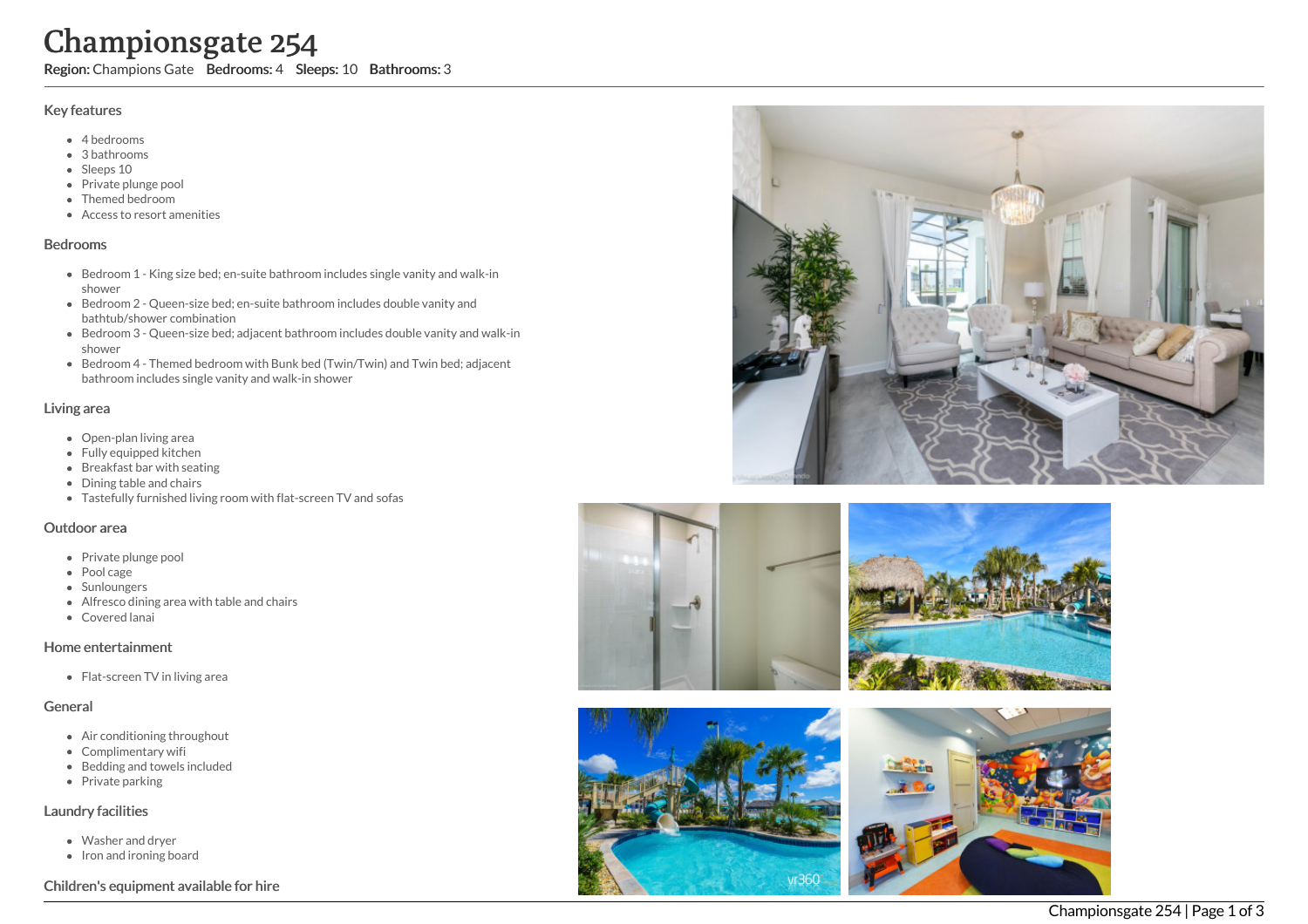- $\bullet$  Crib
- Stroller
- $\bullet$  High chair
- Pack and play

## Resort facilities

Ideally located close to many of Orlando A¢â,¬â, ¢s theme parks, Championsgate Resort offers a wide variety of fantastic amenities for the whole family to enjoy. Set within 900 acres, this luxury resort is home to an 18-hole championship golf course, a fully equipped gym, a games room and multiple sports courts. Guests can choose from a selection of swimming pools; kids will enjoy the waterslides and splash park whilst adults can float in the lazy river, or relax under a private cabana. An excellent retreat after a busy day at the parks, guests of Championsgate Resort will also have access to a movie theater, a range of shops and an impressive spa. There is also a great selection of restaurants and bars on site, including a poolside grill, a sports bar and the impressive clubhouse.

## Places of interest

- Golf courses 0 miles
- Shopping mall 3 miles
- Disney World 8 miles
- Seaworld 17 miles
- Universal Studios 20 miles
- Legoland 25 miles
- Beaches 56 miles